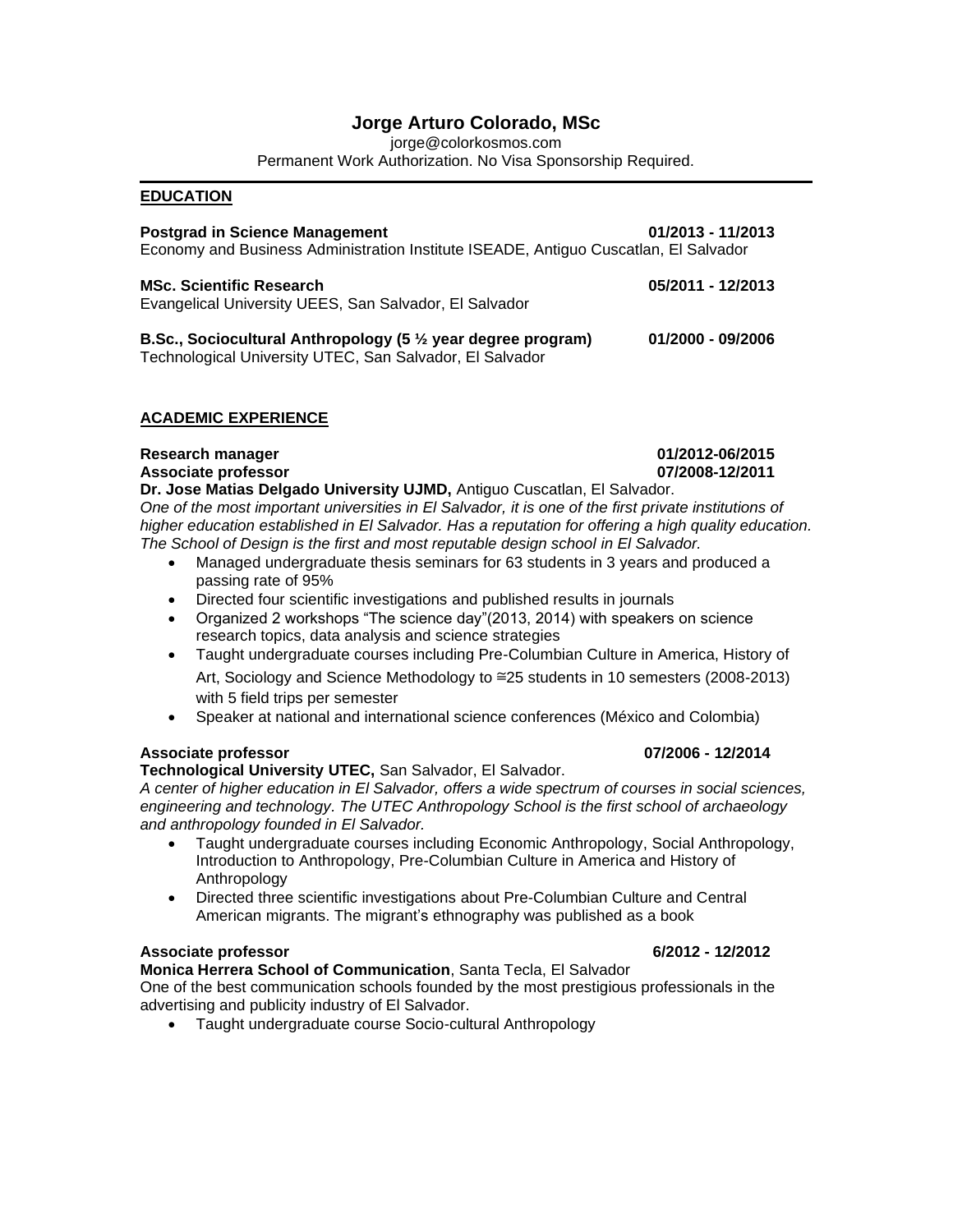### **Associate professor 06/2009 - 12/2009**

### **Central America University UCA,** Antiguo Cuscatlan, El Salvador

*Also known as UCA is a private Jesuit-run university with nonprofit purposes in El Salvador, one of the best institutions of higher learning in Central America. UCA has played a decisive role in the transformation of the unjust Salvadoran society.*

• Taught undergraduate course History of Central America

# **NON-ACADEMIC EXPERIENCE**

### **Metric management 01/2010 - 03/2011**

**Salvadoran ombudsman consumer protection,** Antiguo Cuscatlan, El Salvador *Government organization which investigates citizen's complaints against governmental officials, large public and private corporations in El Salvador.*

- Qualitative and quantitative analysis of the opinions of citizens about customer service
- Prepared metrics statistical reporting for management (Weekly)
- Coordinated 6 customer service training for operational (75) employees
- Collaborated with the management and administration to assist Government inspection
- Created and proposed an algorithm for queue management according to the law of preference for the elderly and pregnant women

### **Metric and Quality Assurance management 05/2001 - 07/2008**

**TACA International Airline,** El Salvador International Airport, El Salvador *Latin America airline owned by the Synergy Group based in El Salvador (Now Avianca).* 

- Interpretation and analysis of customer service survey presenting results and recommendation (monthly)
- Compiled a series of metrics and drivers
- Prepared metrics statistical reporting for management (weekly)
- Wrote and conducted customer service surveys and produced analysis of TACA airlines performance
- Customer service audits in all of TACA operations through the Americas continent (airport and onboard)
- Quality Assurance audits allowed TACA to make more than \$100,000 in profit for extra fee luggage
- Created airport and security manuals

# **GRANTS AND AWARDS**

- 2003 2005 Technology University El Salvador UTEC Anthropology School Scholarship
- 2014 Associate Researcher certification category A, Centro de Investigaciones en Ciencias y Humanidades, Dr. José Matías Delgado University El Salvador
- 2015 Associate Researcher certification category A, Centro de Investigaciones en Ciencias y Humanidades, Dr. José Matías Delgado University El Salvador
- Colorado, Jorge Arturo (Principal Investigator) "Historia de la imagen: La gráfica femenina en los medios de comunicación escritos salvadoreños en la década de 1950 – 1960" \$3055.00, Dr. José Matías Delgado University funds, January 2014 – May 2015
- Colorado, Jorge Arturo (Principal Investigator) "Paradigmas de modernidad y progreso: El caso de la reconstrucción de Jucuapa, 1951", \$4942, Dr. José Matías Delgado University funds, July 2013 – September 2014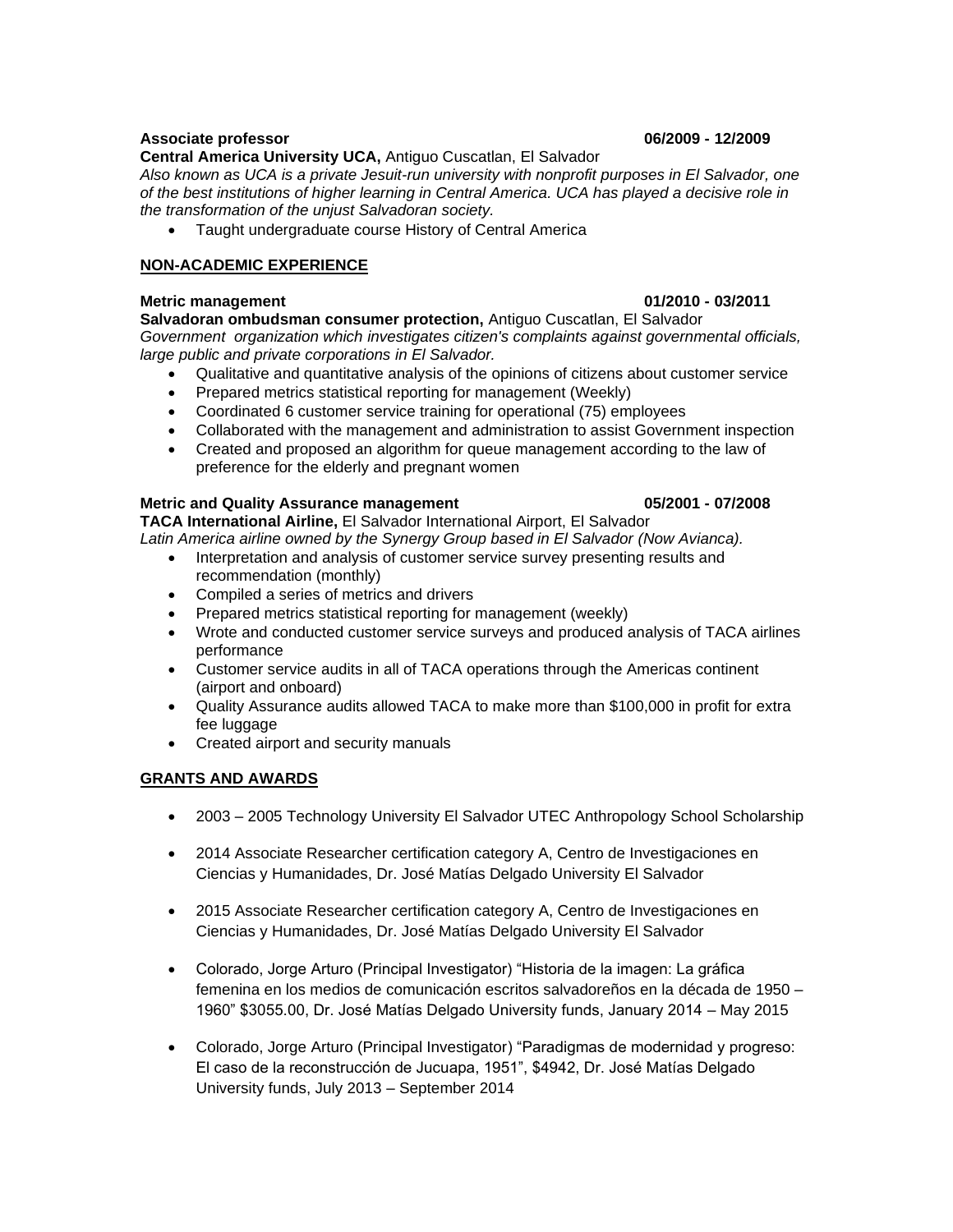- Colorado, Jorge Arturo (Principal Investigator) "Historia del Diseño en El Salvador: El Diseño gráfico como profesión formal (1978-1988)" \$1500 Dr. José Matías Delgado University funds, July 2012 – December 2012
- Colorado, Jorge Arturo (Principal Investigator) "La grana cochinilla en El Salvador" \$4500 Dr. José Matías Delgado University funds, January 2013 – December 2013

# **ACADEMIC PUBLICATIONS**

- Paradigmas de modernidad y progreso: El caso de la reconstrucción de Jucuapa, 1951. Revista ANALES, Museo Nacional de Antropologia, Secretaría de Cultura de la Presidencia, El Salvador, Número 53, 2014, pp-214-235.
- Historia del Diseño en El Salvador: El diseño gráfico como profesión formal (1978-1988), Boletín Cultural Educativo, Universidad Dr. José Matías Delgado, Año 13, No. 50, 2014
- La grana cochinilla en El Salvador, revista AKADEMOS, Universidad Dr. José Matías Delgado, Año 8, Vol. 2, No. 22, 2014
- Historia del Diseño en El Salvador: El diseño gráfico como profesión formal (1978-1988), Boletín Cultural Educativo, Universidad Dr. José Matías Delgado, Año 13, No. 50, 2014
- Alineación Astronómica de la Estructura 7 del Sitio Arqueológico San Andrés, El Salvador (Astronomical Alignement of Archaeological Site Structure 7 San Andres, El Salvador), published by Universidad Nacional Autónoma de México UNAM by Revista Digital Universitaria 2013
- Mundo Indiano, revista AKADEMOS, Universidad Dr. José Matías Delgado, año 6, vol 1, No. 15, 2012.
- Esbozo de la astronomía en El Salvador: de la contemplación a la promesa científica (Stub about astronomy in El Salvador: from contemplation to the scientific promise) CONACYT, El Salvador, 2009
- La Luna en los Izalcos (Izalco ́s moon) Science article, "El Salvador Investiga" Magazine, CONCULTURA, El Salvador government, El Salvador 2008
- Contribution with "Los ojos de Santa Lucía" in Cuentos de Estrellas, Consejo Superior de Investigaciones Científicas CSIC – Universe Awareness UNAWE, España (España, traslade at english, france and catalán) 2008
- Etnografía de Salvadoreños Migrantes en New York, Book, Universidad Tecnológica de El Salvador, San Salvador 2007

# **SCIENCE COMMUNICATION & MEDIA WORK**

- YouTube channel. Jorge Colorado Ciencia, [https://www.youtube.com/user/jorcolor/videos](about:blank)
- *Una aproximación científica a la homosexualidad*, El Faro Digital Newspaper, El Salvador, May 18, 2019, [https://elfaro.net/es/201905/columnas/23311/Una-aproximación](about:blank)[cient%C3%ADfica-a-la-homosexualidad.htm](about:blank)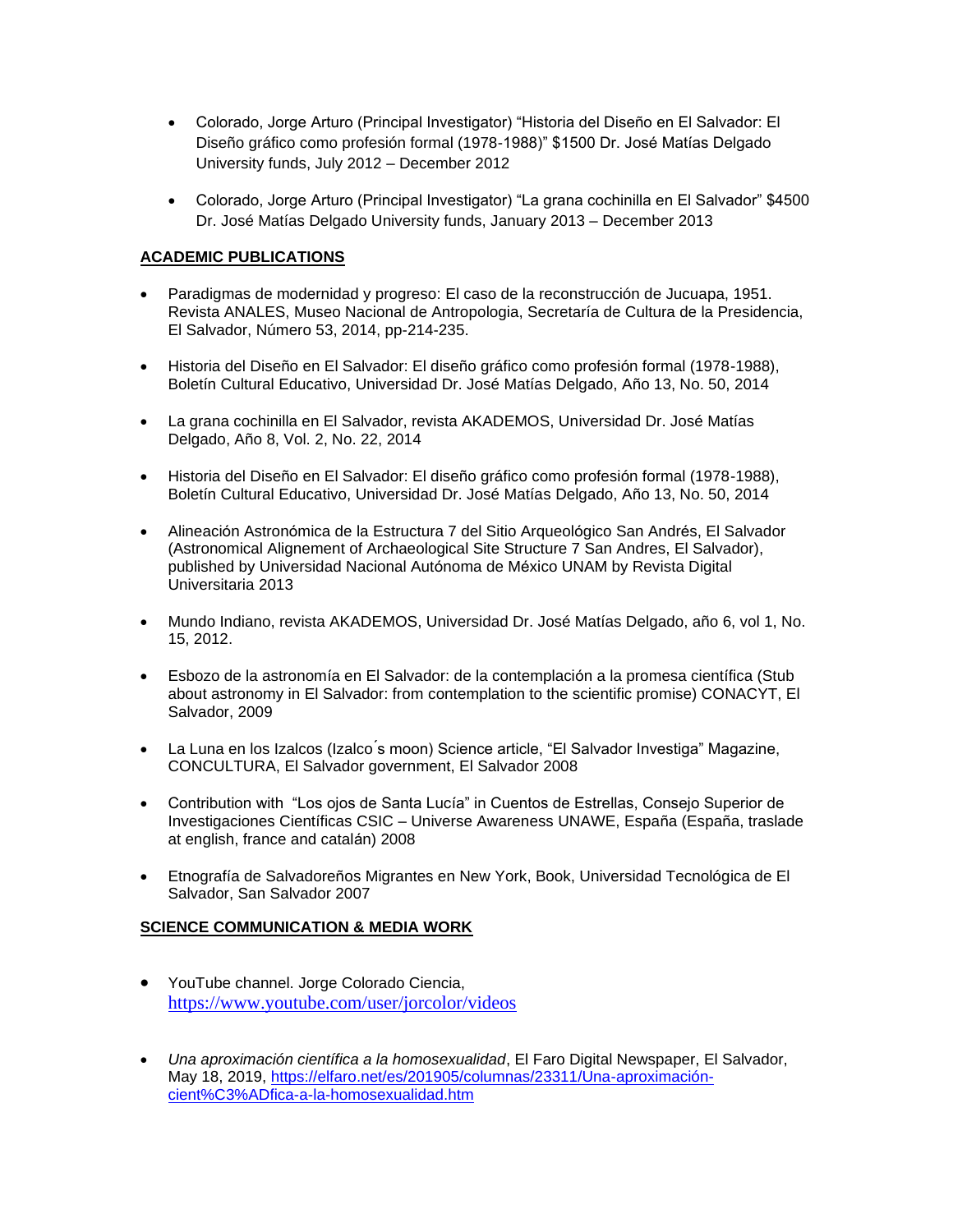- *La Humanidad frente al abismo cósmico*, El Faro Digital Newspaper, El Salvador, [https://elfaro.net/es/201904/columnas/23218/La-humanidad-frente-al-abismo-cósmico.htm](about:blank)
- *El patrimonio cultural salvadoreño sigue en peligro de extinción*, El Faro Digital Newspaper, El Salvador, August 22, 2018, https://elfaro.net/es/201808/columnas/22372/El-patrimoniocultural-salvadoreño-sigue-en-peligro-de-extinción.htm
- *Hawking ante el horizonte de eventos*, El Faro Digital Newspaper, El Salvador, March 19, 2018 https://elfaro.net/es/201803/columnas/21680/Hawking-ante-el-horizonte-deeventos.htm
- *Hecho en la Tierra por Humanos*, El Faro Digital Newspaper, El Salvador. February 11, 2018 https://elfaro.net/es/201802/columnas/21472/Hecho-en-la-Tierra-por-humanos.htm
- Blog "Cósmica" El Faro Digital Newspaper, El Salvador. 2013-2017. Writer and journalist, weekly articles of astronomy, anthropology, archaeologý and Space Science (97089 views until jun 2016) http://losblogs.elfaro.net/cosmica/
- Blog "Scientia", La Prensa Gráfica Newspaper, El Salvador. 2013-present, Weekly Blog about all natural and social science, with radio covertures (107.7 FM in morning program) one a month (267216 views until jun 2016). http://blogs.laprensagrafica.com/scientia/
- Blog "2012", La Prensa Gráfica Newspaper, El Salvador 2012, "Science against the end of the world" Blog about bad intepretación of Maya ́s baktun 13 and the inability of the end of the world. Popular science. http://blogs.laprensagrafica.com/2012/
- Cosmos, El Faro Digital Newspapers, El Salvador, 2006-2010, Writer and journalist, Weekly articles of natural sciences
- Cosmos, Diario El Mundo, El Salvador, 2003-2006, Writer and journalist, Weekly articles of natural sciences

### **UNDERGRADUATE RESEARCH SUPERVISION**

- January 2012 July 2012, Beatriz María Alfaro Elizondo, Supervisor Mentored research for Dr. José Matías Delgado University El Salvador, "Inserción del Diseño Gráfico Sostenible en la comunicación interna de las Empresas en El Salvador"
- January 2012 July 2012, Camila Alexandra Castillo Rodriguez, Supervisor Mentored research for Dr. José Matías Delgado University El Salvador, "Diseño de material audiovisual para el Planetario del Tin Marín, Museo de los Niños en la función "La Luna en Las Culturas""
- January 2012 July 2012, Dina Juliette Godoy Ramirez, Supervisor Mentored research for Dr. José Matías Delgado University El Salvador, Guía Práctica sobre la Técnica de la Vitrofusión
- January 2012 July 2012, Eugenia Mariel Cervellon Urrutia, Supervisor Mentored research for Dr. José Matías Delgado University El Salvador, "Firma y huella de Euralas Sagatara, Diseño de identidad visual de la Casa Museo del escritor Salarrué"
- January 2012 July 2012, Fiorella María Orellana Rosa, Supervisor Mentored research for Dr. José Matías Delgado University El Salvador, "Aporte del diseño gráfico a la museografía: Museo de Cerámica de Ilobasco"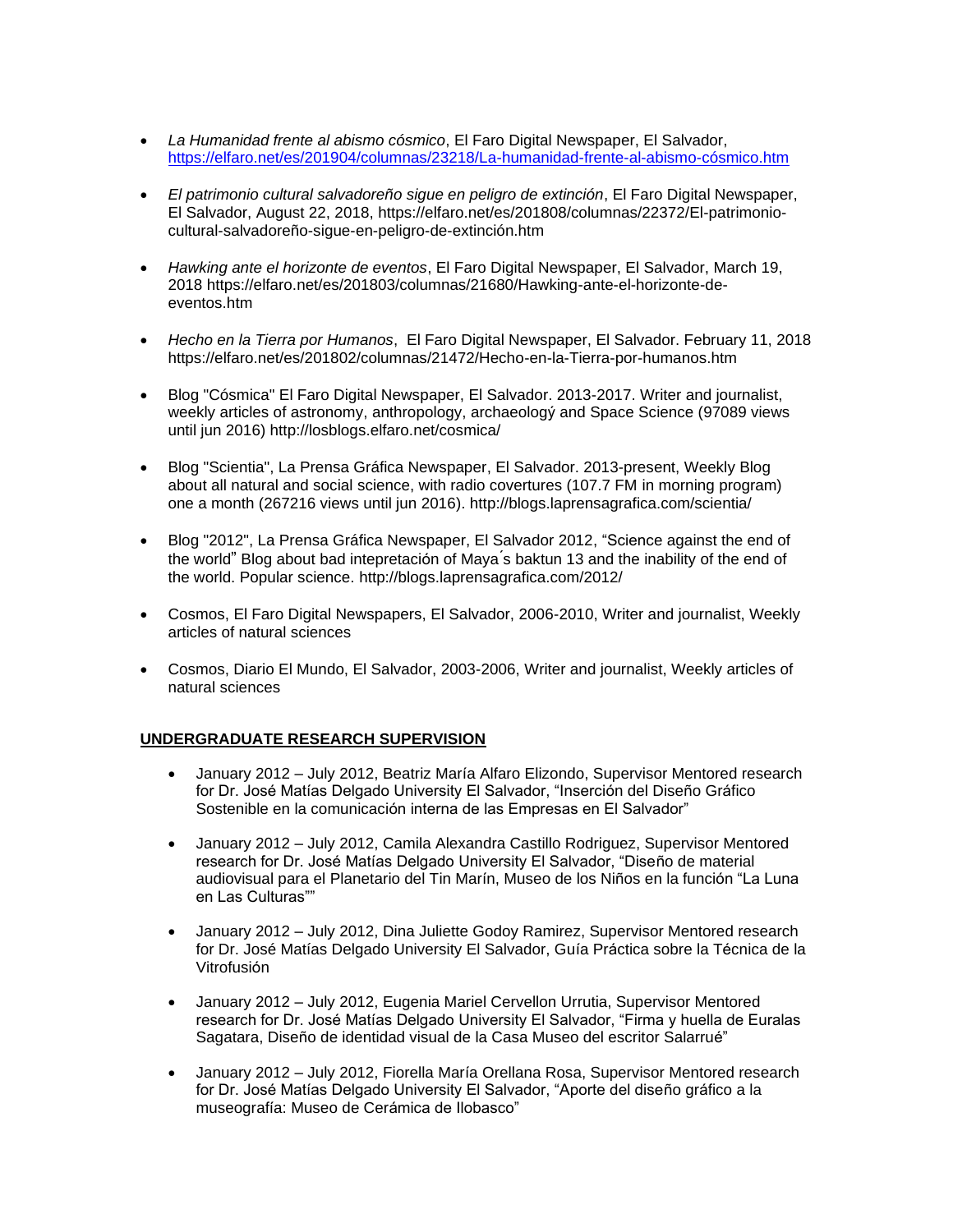- January 2012 July 2012, Haydee Marcela Orellana Rosa, Supervisor Mentored research for Dr. José Matías Delgado University El Salvador, "Guía de diseño para material impreso educativo de las enfermedades vectorizadas (Dengue, Malaria, Chagas y Leishmaniasis) para la Unidad de promoción de la Salud en el Ministerio de Salud de El Salvador"
- January 2012 July 2012, María Nieves Granados Raudal, Supervisor Mentored research for Dr. José Matías Delgado University El Salvador, "Estampado con el tinte natural proveniente de las familia de Arecaceae (coco) sobre tela de algodón"
- January 2012 July 2012, Patricia Isabel Melendez Alvarez, Supervisor Mentored research for Dr. José Matías Delgado University El Salvador, "Estudio experimental de la solidez a la luz de piezas cerámicas en arcilla blanca teñidas con el tinte natural de hoja de almendro, Terminalia cattapa L."
- January 2012 July 2012, Alliette María Castaneda Cordero, Supervisor Mentored research for Dr. José Matías Delgado University El Salvador, "Responsabilidad social del Diseño Gráfico en la Publicidad"
- January 2012 July 2012, Victor Salvador Reyes Varela, Supervisor Mentored research for Dr. José Matías Delgado University El Salvador, "Propuesta de leyes modulares a plicables al diseño de superficies, a partir de la amonita (Molusco fósil)"
- January 2012 February 2013, América Melara Alonzo, Supervisor Mentored research for Technological University UTEC, "Amor y Magia: aproximaciones antropológicas a prácticas de magia erótica para la atracción amorosa y sexual, en el Centro Histórico de San Salvador"
- August 2012 July 2013, Karen Esperanza Martínez Sánchez, Nataly Yamileth Navarro Ramos & Yolanda María Lemus Langlois, Supervisor Mentored research for Dr. José Matías Delgado University El Salvador, "Diagnóstico deontológico aplicado al Diseño Gráfico"
- August 2012 July 2013, Sonia Carolina Campos Castillo, Grettel Waldina Espinoza & José Fernando Medina Arias, Supervisor Mentored research for Dr. José Matías Delgado University El Salvador "Descripción del proceso de elaboración de tintes bases de alcohol utilizando pigmentos obtenidos de la "teca" (tectonagrandis) para su aplicación en madera de pino"
- August 2012 July 2013, Sonia Merary Montes Reyes, Belem Sofía Huezo Leiton & Adriana María Lucha Zaldaña, Supervisor Mentored research for Dr. José Matías Delgado University El Salvador, "Estudio de la factibilidad del mediante serigrafía con la tinta obtenida de la semilla de achiote (bixaorellana)"
- August 2012 July 2013, Lidia Raquel Henríquez Hernández, Ricardo Alberto Deleón López & Luis Roberto Ramos, Supervisor Mentored research for Dr. José Matías Delgado University El Salvador, "El Desarrollo del diseñador gráfico en el modelo de cultura colaborativa"
- August 2012 July 2013, Víctor Noe Sicilia Molina, Janine Joanna Jerez Moreno & Claudia María Bonilla Colorado, Supervisor Mentored research for Dr. José Matías Delgado University El Salvador, "Incorporación de las Interfases gráficas al manual de marca como agente de innovación en área de identidad corporativa"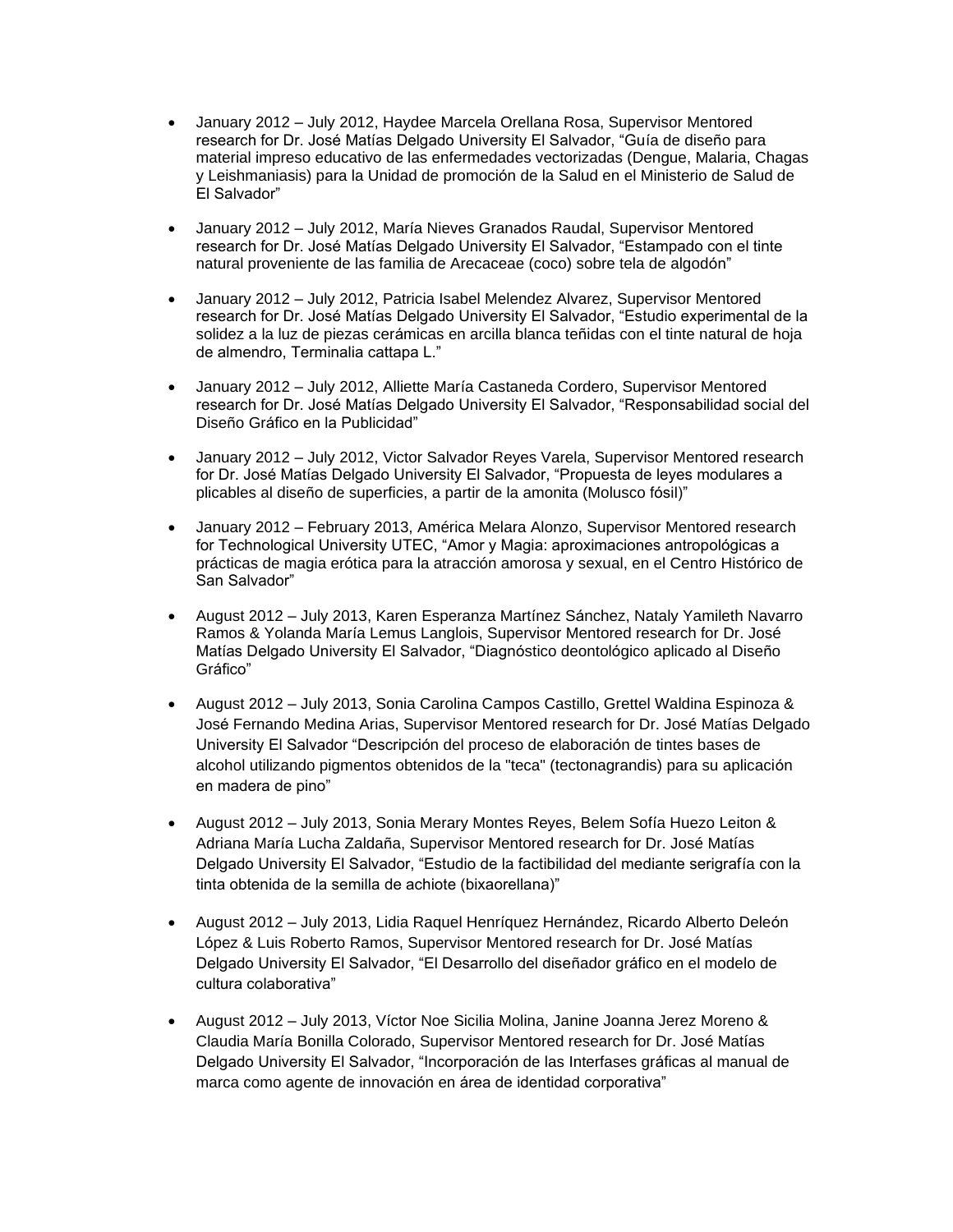- August 2012 July 2013, Pablo Javier Zaldaña Velásquez & Paola Alejandra Zepeda Rivas, Supervisor Mentored research for Dr. José Matías Delgado University El Salvador, "Kit de supervivencia para estudiantes de Diseño Gráfico"
- August 2013 July 2014, Norma Carolina Larios Márquez, Omar Gerardo Posada Turcios & María José Girón Álvarez, Supervisor Mentored research and Supervised poster presentations for Dr. José Matías Delgado University El Salvador, "Estudio descriptivo del lenguaje gráfico en el cartelismo realizado para conciertos del Indie Collective diseñados en el 2013"
- August 2013 July 2014, José Eduardo Alas Rodríguez, Sandra Guadalupe Fuentes Rodas & Mariela Lourdes Menéndez Escobar, Supervisor Mentored research and Supervised poster presentations for Dr. José Matías Delgado University El Salvador, "Registro cronológico de los cambios del diseño editorial de las portadas de La Prensa Gráfica"
- August 2013 July 2014, Steffy Gabriela Flores Pineda, Gracia María Rosales Peña & Manuel de Jesús Chinchilla Godoy, Supervisor Mentored research and Supervised poster presentations for Dr. José Matías Delgado University El Salvador, "Análisis de los atributos visuales de los monumentos "Cabeza de Jaguar" de la zona occidental como referencia gráfica para el diseño salvadoreño"
- August 2013 July 2014, Roberto Mauricio Méndez Funes & Adriana Beatriz Solórzano Gonzales, Supervisor Mentored research and Supervised poster presentations for Dr. José Matías Delgado University El Salvador, "Estudio descriptivo del proceso artesanal realizado en el taller alfarero Juan Guzmán del municipio de Quezaltepeque, La Libertad"
- August 2013 July 2014, Cecilia Carolina Acosta Rodríguez & Yanira Mayarit Figueroa López, Supervisor Mentored research and Supervised poster presentations for Dr. José Matías Delgado University El Salvador, "Estudio descriptivo del proceso artesanal de aglomerado a base de estopa de coco como materia prima"
- August 2013 July 2014, Marta María Morales Menjivar & Ana Gabriela Portillo Quintanilla, Supervisor Mentored research and Supervised poster presentations for Dr. José Matías Delgado University El Salvador, "Estudio descriptivo e histórico sobre el trabajo en los telares de palanca del municipio de Santiago Texacuangos, San Salvador"
- August 2013 July 2014, Valerie Adrianne Barahona, Supervisor Mentored research and Supervised poster presentations for Dr. José Matías Delgado University El Salvador, "Análisis de los componentes gráficos de los dibujos de los niños de la escuela Chorro Abajo en Izalco, Sonsonate"
- August 2014 July 2015, Marcela Eunice Vega Durán & Alicia Gabriela Vásquez Rodríguez, Supervisor Mentored research and Supervised poster presentation for Dr. José Matías Delgado University El Salvador, "Propuesta de desarrollo del "Club de Diseño Glasswing International" para estudiantes de bachillerato del Centro Escolar Gerardo barrios. San Salvador"
- August 2014 July 2015, Patricia del Carmen Majano Juárez, Alejandra Rocío Morales Ramírez, Roxana Beatriz Salazar Molina, Supervisor Mentored research and Supervised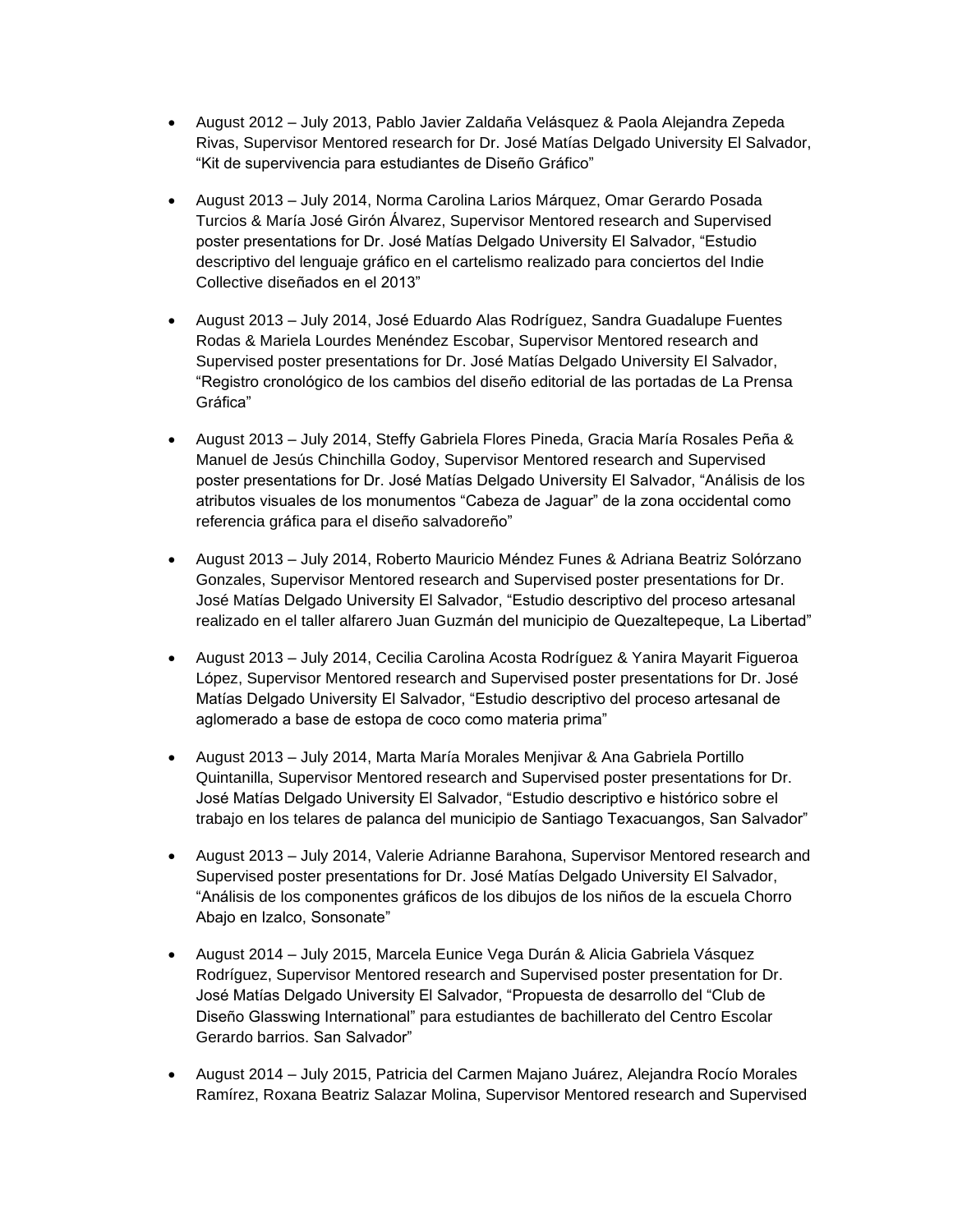poster presentation for Dr. José Matías Delgado University El Salvador, "Estudio de la viabilidad del diseño bidimensional de superficies como herramienta en al rehabilitación de pacientes con baja visión"

- August 2014 July 2015, Karla Marxcella Alfaro Mejía, Astrid Elisa Chavarría Contreras & Carmen Eugenia Juárez Rodas, Supervisor Mentored research and Supervised poster presentation for Dr. José Matías Deglado University El Salvador, "Estudio descriptivo del diseño de superficie de la cerámica precolombina estilo Salúa en el período clásico tardío de la zona central de El Salvador"
- August 2014 July 2015, Rafael Alberto Díaz Jaimes, Melissa María Ávalos Figueroa & José Miguel Membreño Paredes, Supervisor Mentored research and Supervised poster presentation for Dr. José Matías Delgado University El Salvador, "Estudio descriptivo del proceso de construcción de identidad de la ilustración salvadoreña entre los años 1980 - 2000"
- August 2014 July 2015, Daniel Eduardo González Cerón, Carlos Roberto Pocasangre Guzmán & Joaquín Eduardo Cerna Piedra, Supervisor Mentored research and Supervised poster presentation for Dr. José Matías Delgado University El Salvador, "Análisis de grafiti como herramienta de comunicación visual en el desarrollo de campañas publicitarias para medios exteriores"
- August 2014 July 2015, Alejandra Beatriz Gonzáles Rosales, Linda Beatriz López Galán & Irma Roxana Erazo Murillo, Supervisor Mentored research and Supervised poster presentation for Dr. José Matías Delgado University El Salvador, "Estudio descriptivo de los elementos gráficos de las estampillas de el salvador en los años 1920 a 2000"
- August 2014 July 2015, Thelma Patricia Zepeda Sandoval, Madeline Beatríz Díaz Argueta & Lucia Gabriela Alvarado Durán, Supervisor Mentored research and Supervised poster presentation for Dr. José Matías Delgado University El Salvador, "Estudio descriptivo del diseño editorial de los libros de historia de la sala salvadoreña de los años 1840 a 1925 de la biblioteca nacional de El Salvador"
- August 2014 July 2015, Ana Evelyn González Hernández & Blanca Lidia Escobar Orellana, Supervisor Mentored research and Supervised poster presentation for Dr. José Matías Delgado University El Salvador, "Proceso de teñido del cemento utilizando tinte extraído de la estopa de coco"
- August 2014 July 2015, Ileana Guadalupe portillo Amaya & Kathya Vanessa Jiménez Alvarenga, Supervisor Mentored research and Supervised poster presentation for Dr. José Matías Delgado University El Salvador, "Estudio de la factibilidad del uso del tejido retalero como técnica artesanal, elaborado con desperdicio textiles industriales como materia prima"

# **UNDERGRADUATE THESIS COMMITTEE**

• September 2012, Edgar Ernesto Palma, "Endoetnografía del Municipio de Ciudad Delgado", Techological University UTEC, Escuela de Antropología, Member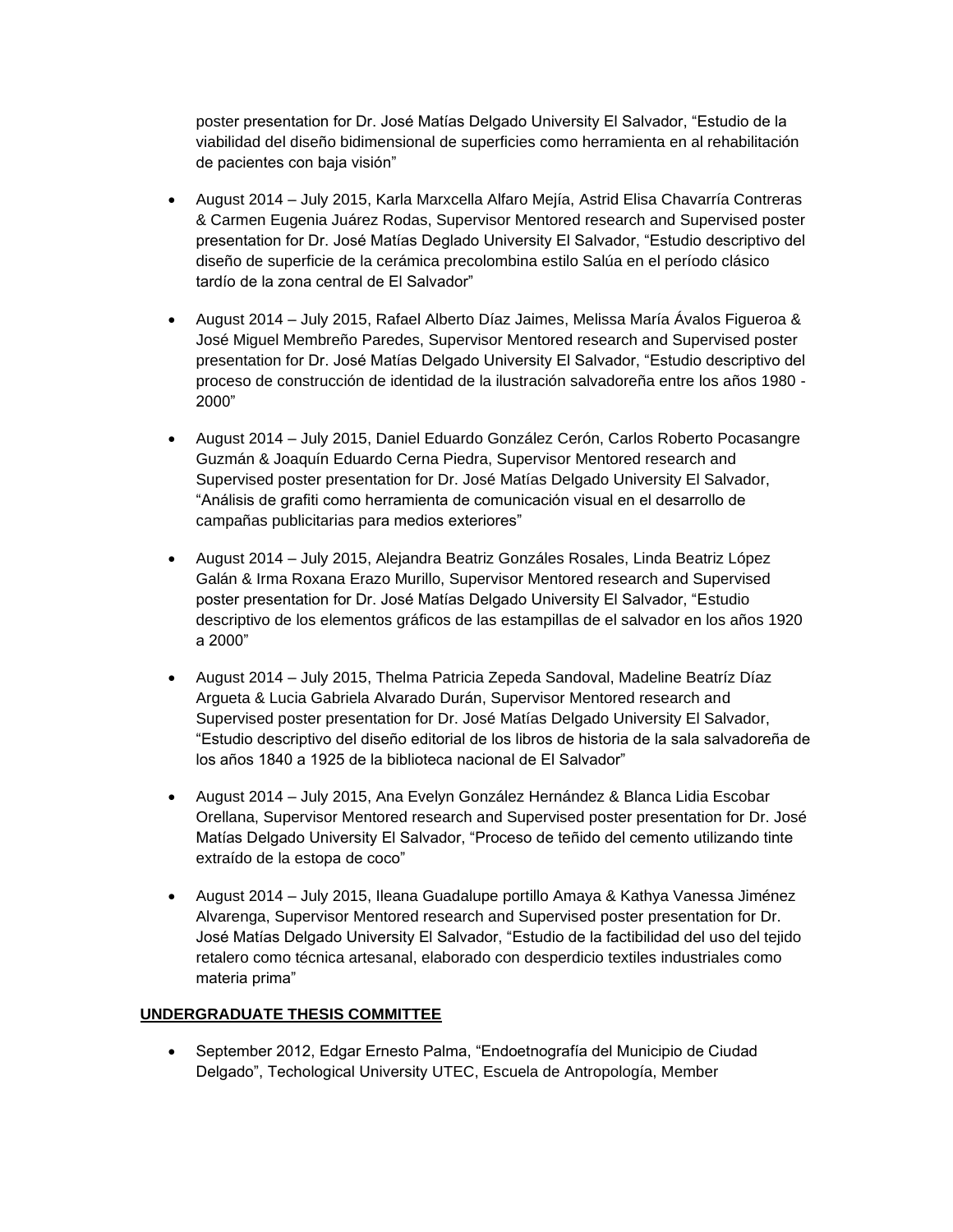• March 2012, Elmer Castillo Silva, "La orden masónica en El Salvador, una aproximación antropológica", Techological University UTEC, Escuela de Antropología, Member

# **PRESENTATION GIVEN**

- Colorado, Jorge Arturo, Diplomado de Comunicación Social de la Ciencia, Consejo Nacional de Ciencia y Tecnología de El Salvador (Diciembre 2019)
- Colorado, Jorge Arturo, Cumbre Mundial de Arte y Cultura para la Paz de Colombia, Planetario de Bogotá, Colombia, "El Salvador de la posguerra, la omisión de la ciencia en los proyectos de reconstrucción" Invited Lecture (April 2015)
- Colorado, Jorge Arturo, Primer Encuentro de Textiles Mesoamericanos (TEXTIM I), Museo Textil de Oaxaca, Oaxaca, México. "La grana cochinilla en El Salvador" Invited Lecture & poster presentation (October 2014)
- Colorado, Jorge Arturo, Observatorio Astronómico Nacional, Universidad Nacional de Colombia, Bogotá "Perspectivas de la arqueoastronomia y etnoastronomía en El Salvador" Invited Lecture (April 2015)
- Colorado, Jorge Arturo, Día Nacional de la Ciencia, Universidad Dr. José Matías Delgado, San Salvador, "Los Colores del Infinito, Fractales" Invited Lecture (September 2013)
- Colorado, Jorge Arturo, Centro Cultural de España, Embassy of Spain in El Salvador "Hablando de ciencia, desayunando con Jorge Colorado" Invited Lecture (July 2013)
- Colorado, Jorge Arturo, Museo Miraflores & Asociación Guatemalteca de Astronomía "Astronomía en mesoamérica antigua", Ciudad de Guatemala, Guatemala (January 2012)
- Colorado, Jorge Arturo, Museo Nacional de Antropología, Secretaria de la Cultura de la Presidencia, I Congreso Centroamericano de Astronomía, 2011 "Somnium, Johannes Kepler" Invited Lecture (November 2011)
- Colorado, Jorge Arturo, Museo Nacional de Antropología, Secretaría de la Cultura de la Presidencia, "Arqueoastronomía en Cihuatán Investigación sobre alineaciones astronómicas de templos en Cihuatán" Invited Lecture (November 2009)
- Colorado, Jorge Arturo, Embassy of the United States in El Salvador, Museo Nacional de Antropología & Asociación Salvadoreña de Astronomía "40 años de la misión Apollo" Invited Lecture (July 2009)
- Colorado, Jorge Arturo, Museo de Ciencias Stephen Hawking El Salvador, "El Sol Mexica" Invited Lecture (January 2009)
- Colorado, Jorge Arturo, Embassy of Japan in El Salvador, "La luna en las culturas" Invited Lecture (May 2008)
- Colorado, Jorge Arturo, Alcaldía de San Salvador, Museo Universitario Universidad Tecnológica, "El impacto de la migración de salvadoreños en el exterior" Invited Lecture (October 2007)